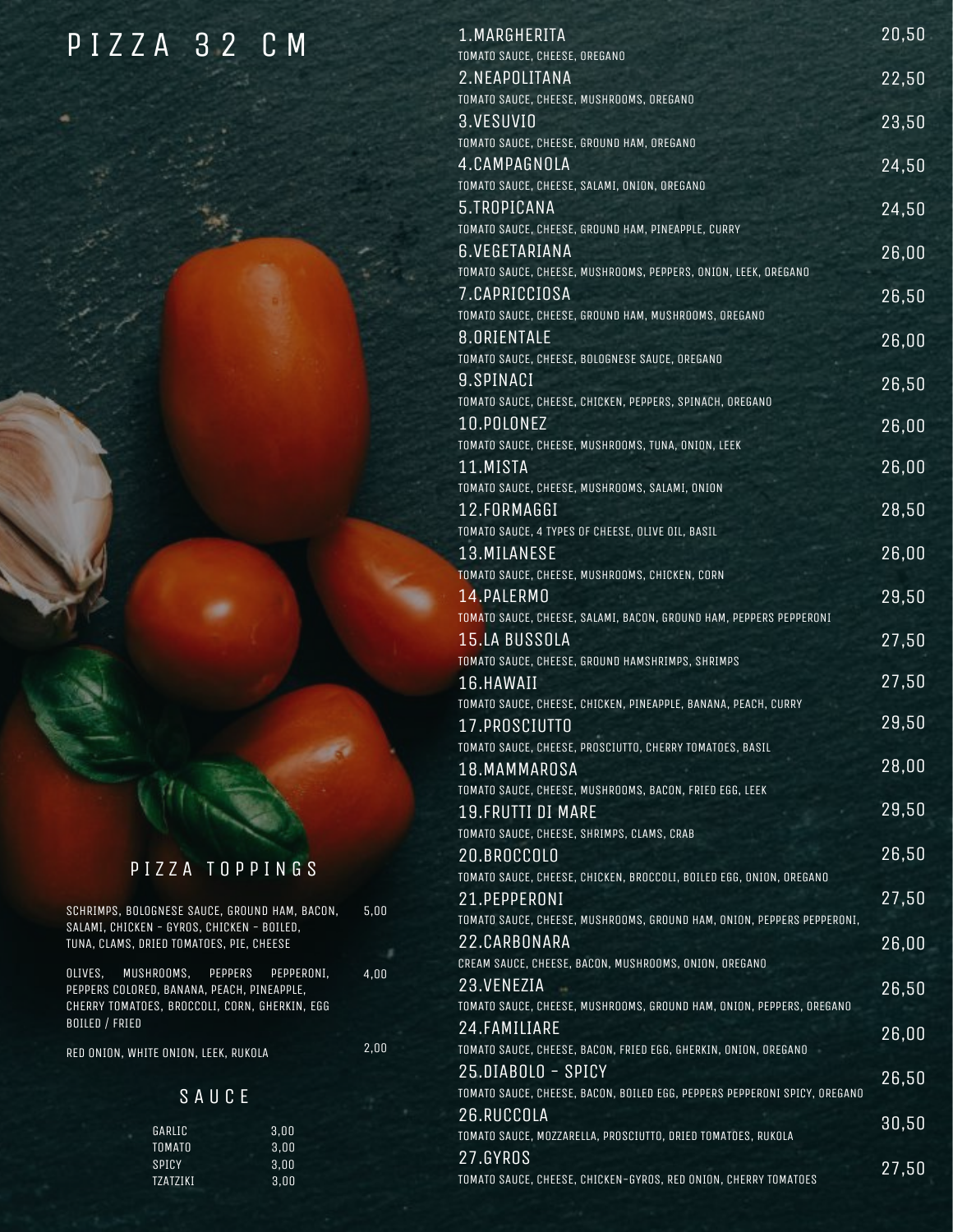### B R E A K F A S T

#### POLISH BREAKFAST SET 17,50

COFFEE OR TEA, BREAD, BUTTER, 3 EGGSWITH BUTTER OR ONION OR HAM, TOMATO, CUCUMBER

#### S O U P S

| <b>BROTH</b>        | WITH HOMEMADE PASTA                        | 12.00 |
|---------------------|--------------------------------------------|-------|
| <b>TOMATO SOUP</b>  | MADE OF FRESH TOMATOES WITH HOMEMADE PASTA | 12,00 |
| <b>SOUR SOUP</b>    | "POLISH ŻUREK" WITH EGGS                   | 15.00 |
| <b>GOULASH SOUP</b> | SPICY HUNGARIAN SOUP                       | 16.00 |
| <b>FISH SOUP</b>    | IN SUMMER, ONLY ON FRIDAY                  | 16.50 |
| THE SOUP OF THE DAY | IN SUMMER                                  | 10.00 |
|                     |                                            |       |

## CASSEROLLES

| 17,50 |
|-------|
| 17,50 |
| 17,50 |
|       |

# D I S H O F T H E D A Y 2 6,00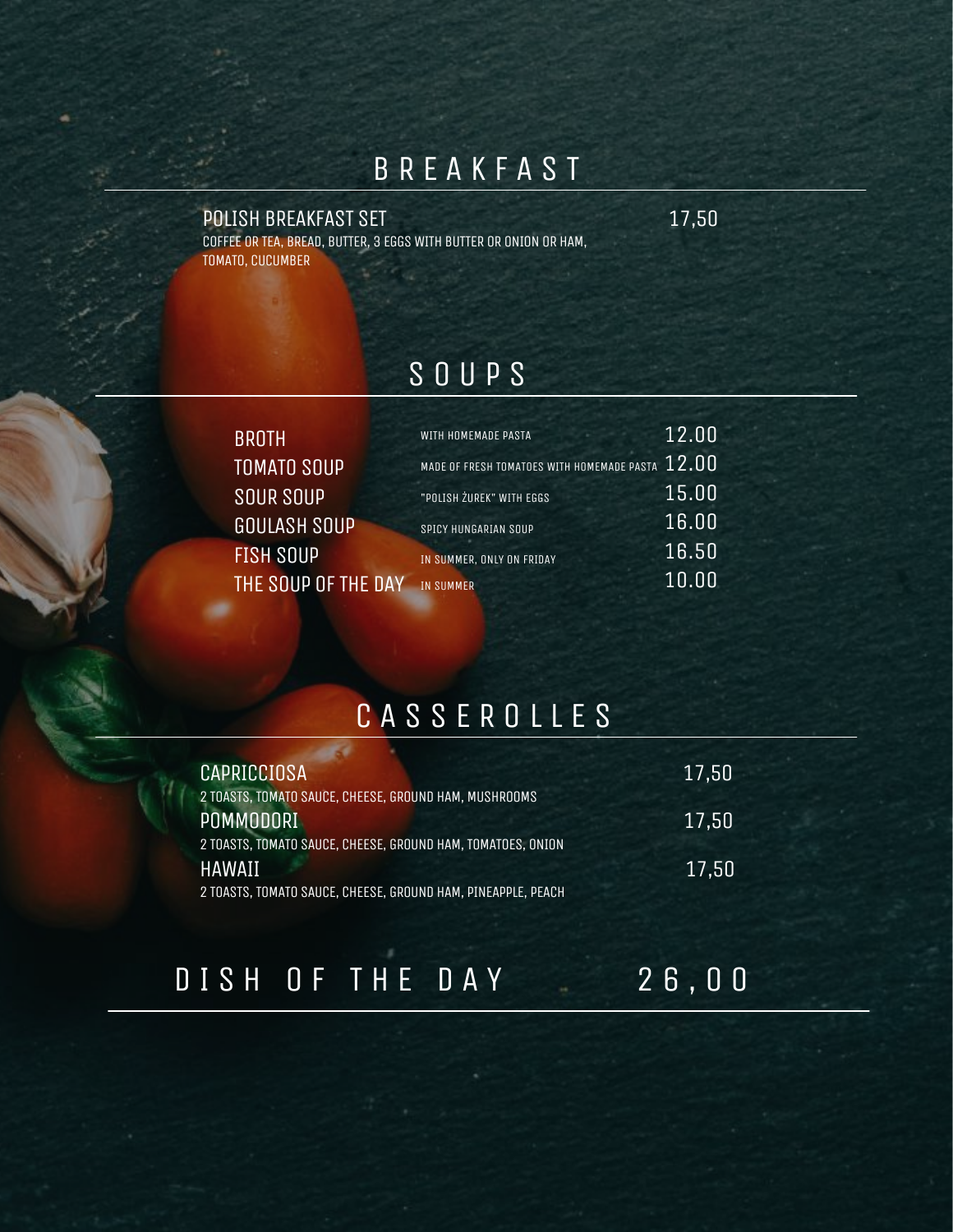## P O U L T R Y D I S H E S

| DE VOLAILLE - CHICKEN KIEV<br>MASHED POTATOES, CARROTS WITH PEAS | 33,50 |
|------------------------------------------------------------------|-------|
| CHICKEN FRIED STEAK<br>CHIPS, COLESLAW                           | 32,00 |
| <b>GRILLED CHICKEN WITH SPINACH</b><br>CHIPS, GARLIC CAUCE       | 33,00 |
| CHICKEN ROLL ON SPINACH<br>MASHED POTATOES, VEGETABLE SALAD      | 35,50 |

#### P O R K D I S H E S

| <b>PORK CHOP</b><br>CHIPS, CARROT SALAD                                   | 32,00 |
|---------------------------------------------------------------------------|-------|
| PORK CHOP WITH MUSHROOMS<br>FRIED POTATOES, FRIED CABBAGE                 | 32,50 |
| STUFFED CABBAGE IN TOMATO SAUCE<br><b>BOILED POTATOES, BEETROOT SALAD</b> | 30,00 |
| SIRLOIN IN BOLETUS SAUCE<br>MASHED POTATOES, VEGETABLE SALAD              | 36,50 |
| <b>MEATBALLS IN DILL SAUCE</b><br>MASHED POTATOES, BEETROOT SALAD         | 30,00 |
| <b>SPAGHETTI BOLOGNESE</b>                                                | 25,00 |

# F I S H D I S H E S

| <b>COD FRIED UNTIL GOLD</b><br>CHIPS, SAUERKRAUT          | 35,00 |  |
|-----------------------------------------------------------|-------|--|
| <b>COD IN DILL SAUCE</b><br>MASHED POTATOES, CARROT SALAD | 36,00 |  |
| <b>GRILLED SALMON</b><br>CHIPS, COLESLAW, YOGHURT SAUCE   | 42,50 |  |
| SALMON WITH DILL SAUCE<br>MASHED POTATOES, CARROT SALAD   | 42,50 |  |
| <b>FRIED TROUT</b><br>FRIED POTATOES, SAUERKRAUT          | 37,00 |  |
| TROUT BAKED IN FOIL<br>MASHED POTATOES, CARROT SALAD      | 37,00 |  |
| BEEF DISHES                                               |       |  |
| FRIED POTATO PANCAKE WITH BEEF STEW                       | 35,00 |  |
|                                                           |       |  |

BEEF ROULADE BOILED POTATOES, BEETROOTS

35,00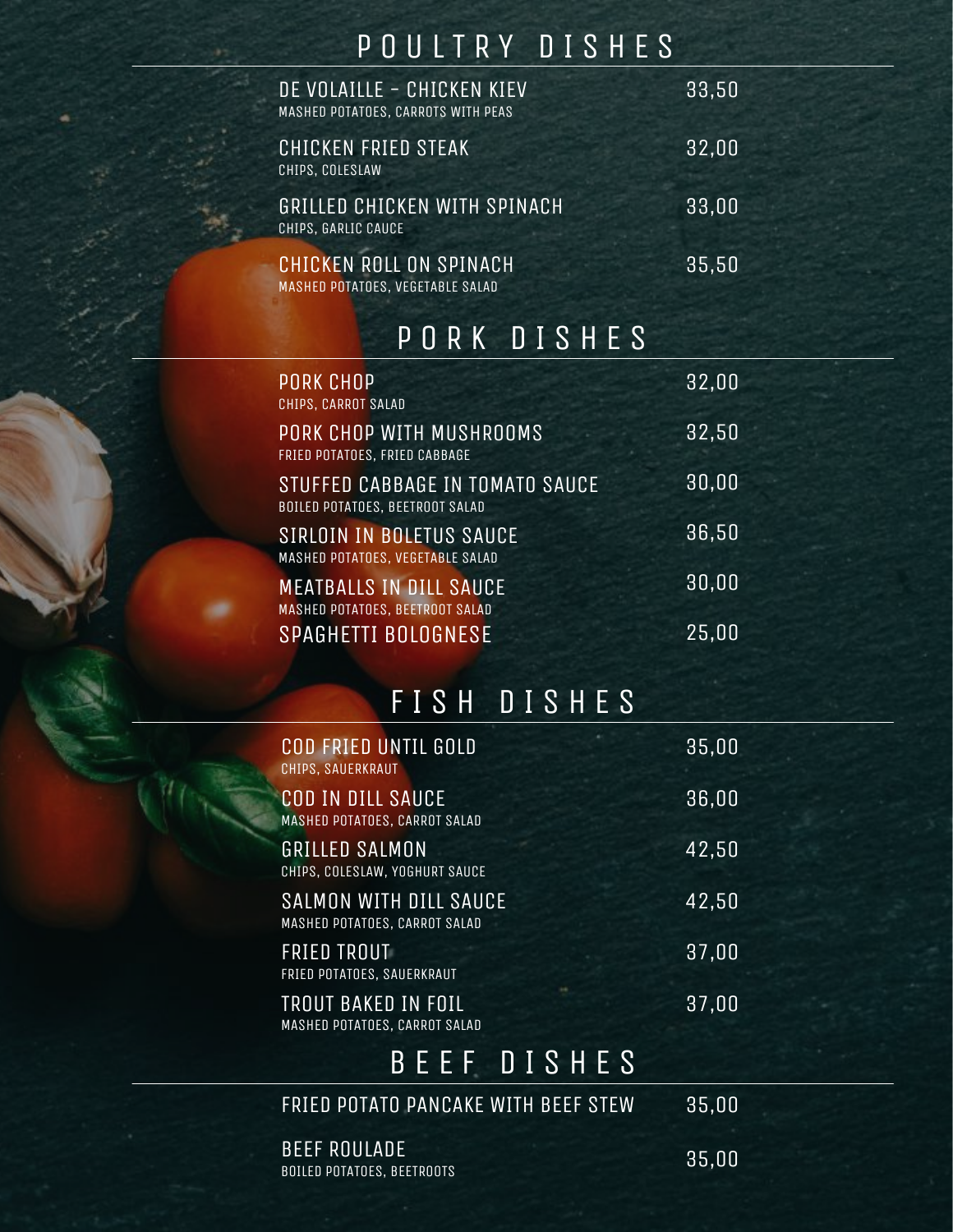### P A N C A K E S

| WITH CHEESE AND JAM                                           | WITH CHOCOLATE COAT AND WHIPPED CREAM | 16,00 |
|---------------------------------------------------------------|---------------------------------------|-------|
| WITH BANANA AND NUTELLA WITH CHOCOLATE COAT AND WHIPPED CREAM |                                       | 16,00 |
| WITH SPINACH                                                  |                                       | 18,00 |
| WITH MUSHROOMS                                                |                                       | 19,00 |

### S A L A D S X X L

| VENICE<br>SALAD, CHICKEN, CORN, PEPPERS, GHERKIN, TOAST, GARLIC SAUCE                                              | 25,00 |
|--------------------------------------------------------------------------------------------------------------------|-------|
| GREEK<br>SALAD, CUCUMBER, TOMATO, OLIVES, FETA, ONION, TOAST                                                       | 25,00 |
| <b>PARMEN</b><br>SALAD, RUKOLA, FETA, DRIED TOMATOES, PEAR, WALNUTS, PARMA HAM<br>GRISSINI, BALSAMIC TRUFFLE SAUCE | 27,00 |

## D E S S E R T S

| HOMEMADE CAKE                          | 14.00 |
|----------------------------------------|-------|
| ICE CREAM WITH FRUIT AND WHIPPED CREAM | 15.00 |

### M I L K C O C T A I L E S

| <b>STRAWBERRY</b>  | 14,00 |
|--------------------|-------|
| <b>BANANA</b>      | 14,00 |
| <b>BLUEBERRIES</b> | 15,00 |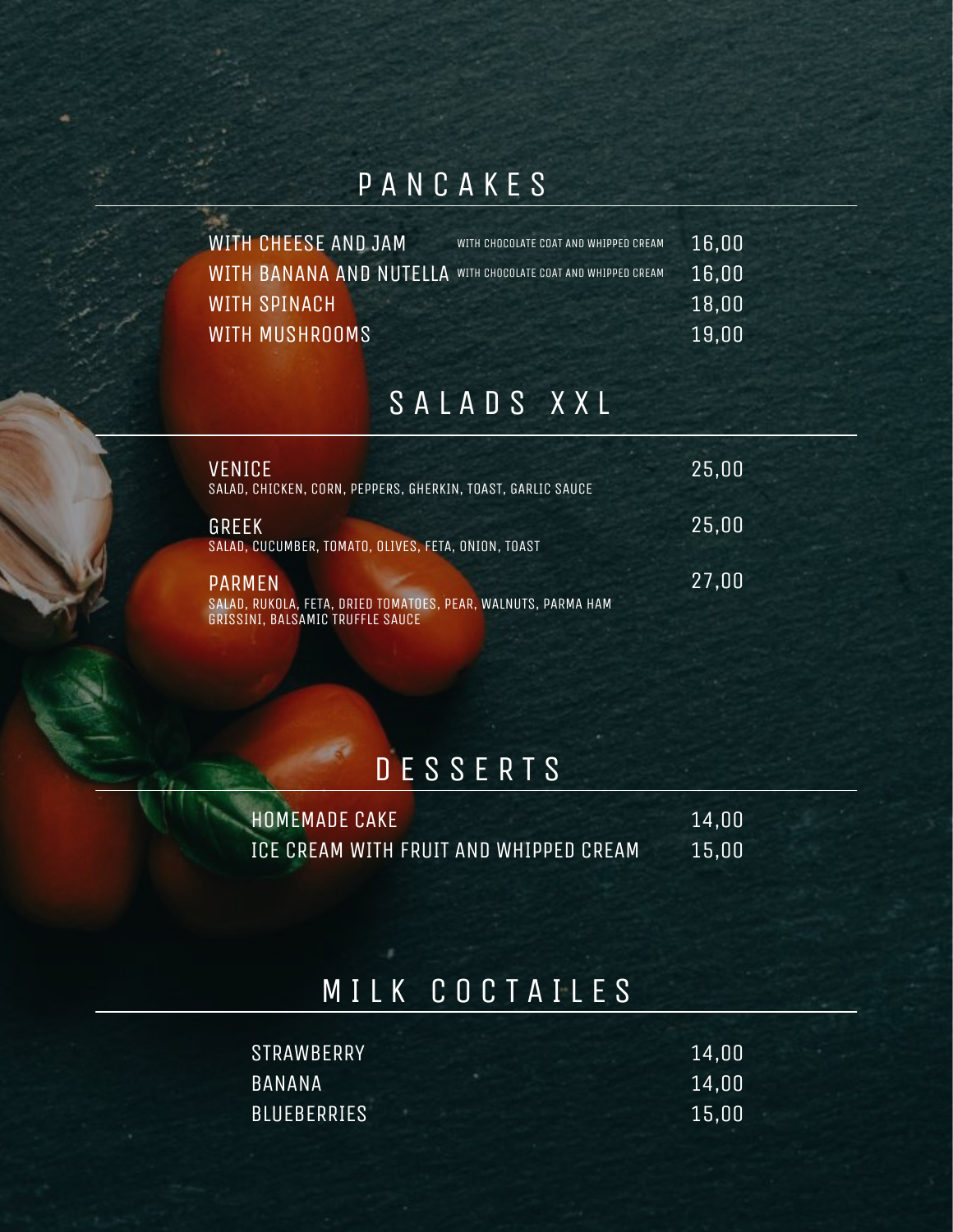# A D D I T I O N S T O D I S H E S

| <b>BOILED POTATOES</b>              | 7,00 |
|-------------------------------------|------|
| <b>MASHED POTATOES</b>              | 8,00 |
| <b>FRIED POTATOES</b>               | 8,00 |
| <b>CHIPS</b>                        | 8,00 |
| <b>BUCKWHEAT GROATS, WHITE RICE</b> | 7,00 |
| <b>GARLIC TOASTS</b>                | 5,00 |
| <b>BREAD</b>                        | 3,00 |

# S A L A D S

| COLESLAW                 | 5,00 |
|--------------------------|------|
| <b>CARROT SALAD</b>      | 5,00 |
| <b>SAUERKRAUT</b>        | 5,00 |
| <b>BEETROOTS</b>         | 5,00 |
| <b>VEGETABLE SALAD</b>   | 7,00 |
| <b>CARROTS WITH PEAS</b> | 6,00 |
| <b>BOILED VEGETABLES</b> | 6,00 |
| <b>FRIED CABBAGE</b>     | 6,00 |
| <b>SPINACH</b>           | 7,00 |
|                          |      |

## S A U C E

| GARLIC          |  | 3,50 |
|-----------------|--|------|
| <b>TOMATO</b>   |  | 3,50 |
| SPICY           |  | 3,50 |
| <b>TZATZIKI</b> |  | 3,50 |
|                 |  |      |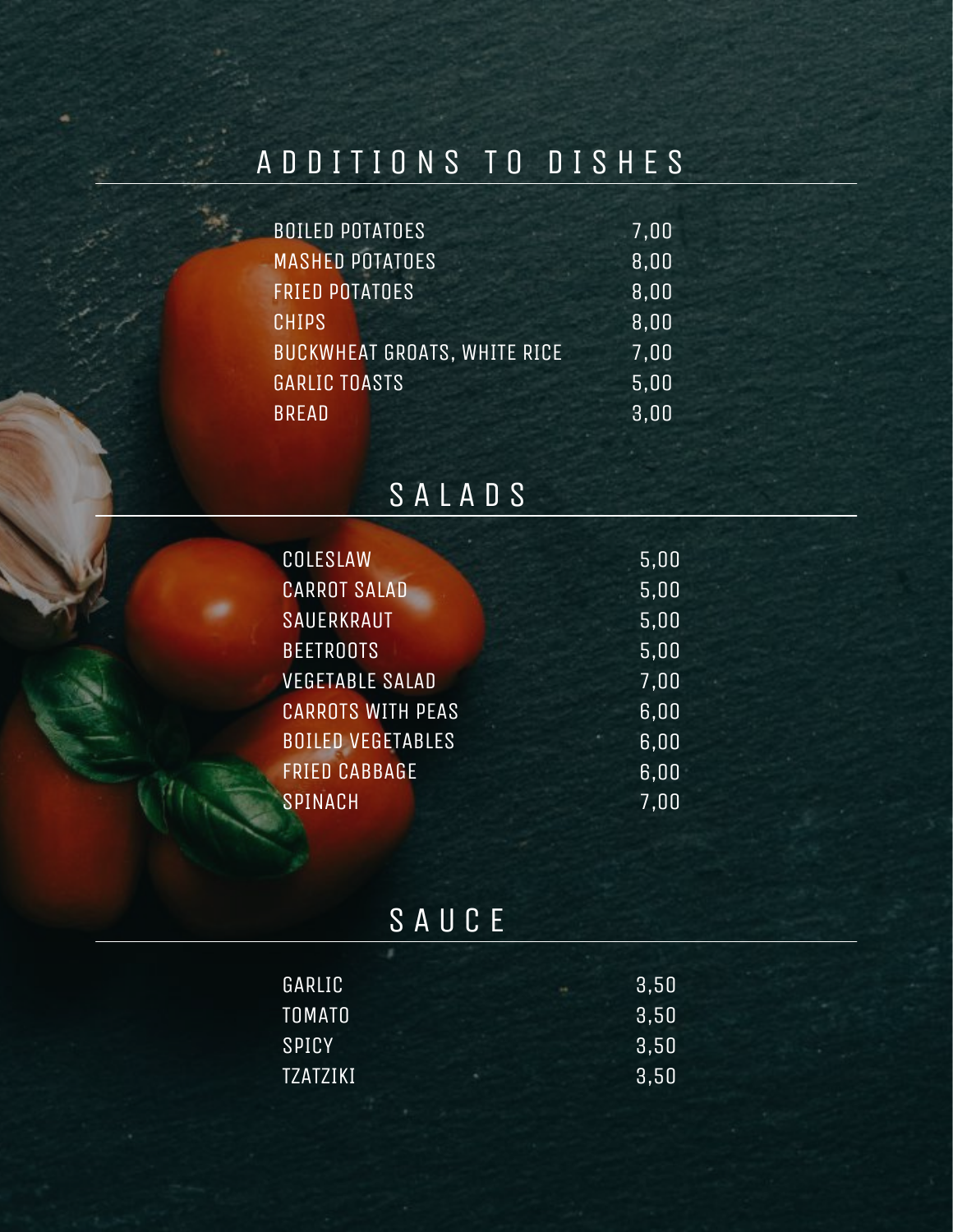## C O L D D R I N K S

### H O T D R I N K S

| <b>PEPSI</b>           | 0,21          | 7,00  |
|------------------------|---------------|-------|
| MIRINDA                | 0,21          | 7,00  |
| 7UP                    | 0,21          | 7,00  |
| TONIC                  | 0,21          | 7,00  |
| <b>SPARKLING WATER</b> | 0,31          | 6,00  |
| <b>STILL WATER</b>     | 0,31          | 6,00  |
| <b>LIPTON ICE TEA</b>  | 0,21          | 7,00  |
| <b>JUICE TOMA</b>      | 0,21          | 7,00  |
|                        | $1\mathsf{L}$ | 14,00 |
| ROCKSTAR               | 0,25L         | 9,00  |

| <b>ESPRESSO</b>              | 8,00  |
|------------------------------|-------|
| AMERICANO                    | 9,00  |
| <b>FLAT WHITE</b>            | 10,00 |
| CAPPUCCINO                   | 10,00 |
| LATTE                        | 12,00 |
| <b>TRADITIONAL COFFEE</b>    | 8,00  |
| <b>ICE COFFEE</b>            | 15,00 |
| KAWA MROŻONA                 |       |
| <b>TEA</b>                   | 6,00  |
| BLACK, FRUITS, MINT, GREEN   |       |
| <b>TEA WITH CRANBERRIES</b>  | 13,00 |
| CHOCOLATE WITH WHIPPED CREAM | 15,00 |
|                              |       |

B E E R

| ŻYWIEC                   | <b>KEG</b>      | $-0,51$  | 8,50 |
|--------------------------|-----------------|----------|------|
| <b>ŻYWIEC</b>            | KE <sub>G</sub> | $-0,31$  | 7,50 |
| <b>LECH</b>              | <b>BOTTLE</b>   | $-0,5L$  | 9,00 |
| <b>TYSKIE</b>            | <b>BOTTLE</b>   | $-0,5L$  | 9,00 |
| <b>DESPERADOS</b>        | <b>BOTTLE</b>   | $-0.4L$  | 9,00 |
| WARKA RADLER 3,5%        | <b>BOTTLE</b>   | $-0.5L$  | 8,00 |
| <b>HEINEKEN</b>          | <b>BOTTLE</b>   | $-0.5L$  | 9,00 |
| ALCOHOL FREE BEER        | <b>BOTTLE</b>   | $-0,51$  | 8,00 |
| <b>ALCOHOL FREE BEER</b> | <b>BOTTLE</b>   | $-0.33L$ | 7,00 |

BEER JUICE RASPBERRY / GINGER 2,00